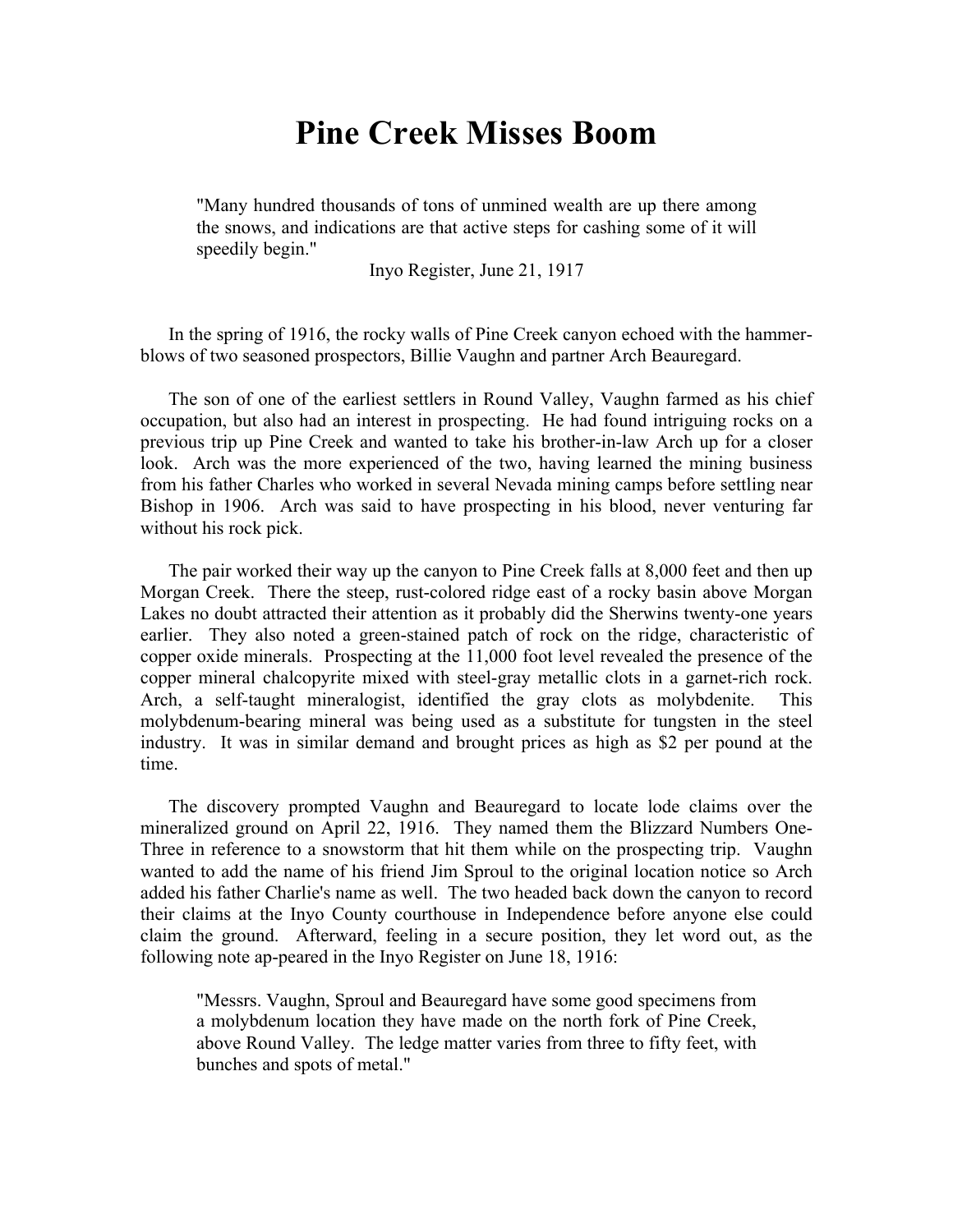Birkett Sherwin rekindled an interest in the Pine Creek rocks at about the same time. Two weeks after the Blizzard Claims were staked, he located the Molybdenite Special and Go Getter claims half a mile up Gable Creek, a southern branch of Pine Creek. They were filed under his wife Christine's name along with three other partners. Could this have been a reaction to rumors of the molybdenite discovery by Beauregard and Vaughn on the old Sherwin ground to the north? Whatever the reason, Sherwin's discovery must have lacked significance as no assessment work was done and the claims lapsed after a year. Had he prospected further up Gable Creek, he might have discovered the scheeliterich outcrops that would be the future site of the Tungstar Mine. This deposit would gain fame as the second largest tungsten producer in the area, but went undiscovered for another 21 years.

Arch encouraged his nephew, Clarence Adamson, to locate the Bluebird Claim in August 1916, just north of the Beauregard discovery. A viable ore body was later found there and the site became known as the Adamson Mine.

In April 1917, Vaughn and Sproul staked the Blizzard Number Four, a placer claim adjoining the three located the previous year. This same month, America declared war on Germany and Arch Beauregard volunteered for service in the U.S. Army. He spent the following year with the 115th Engineers in the European battlefields. This left his two bachelor brothers John and Simeon to work the Blizzard claims. By mid 1917, the partners had built a three-mile pack trail up Morgan Creek to the claims at 11,300 feet. This extended a seven-mile trail already built from Round Valley to the Pine Creek falls. Remnants of their trail can still be found on the north side of Morgan Creek.

Up this steep 3,300 foot slope the partners hauled a 6 x 15 foot *Wilfley* concentrating table that Arch had purchased earlier for a \$20 gold piece. The table was cut up in sections that would fit on the backs of the mules used for transport. Once in place, a stream of water mixed with sand-sized material was run across the table surface which vibrated with a side-jerking motion. This allowed minerals with high specific gravities such as molybdenite and scheelite to concentrate at one end of the table and worthless sand at the other. Power was provided by a belt drive attached to a homemade waterwheel. The brothers had been unable to pack in the heavy rock-crushing equipment needed to grind the ore to sand size. Instead they screened the alluvial material found beneath the outcrops and ran it across the table. The resulting molybdenum-rich concentrate was then packed down the mountain on mule back. This primitive mill was set up near a dependable source of water at Morgan Lakes and the ore hauled to it from outcrops over a mile away.

Having returned from military service, Arch was operating the table when he noticed white grains mixed in with the molybdenite concentrate. From previous experience in the Tungsten Hills, he recognized them as scheelite. This proved an exciting discovery as tungsten was also fetching a high price at the time. The partners rejoiced in the fact they now had a tungsten as well as a molybdenum deposit. The mill ran only a short time, but produced the first scheelite/molybdenite concentrates to come out of Pine Creek.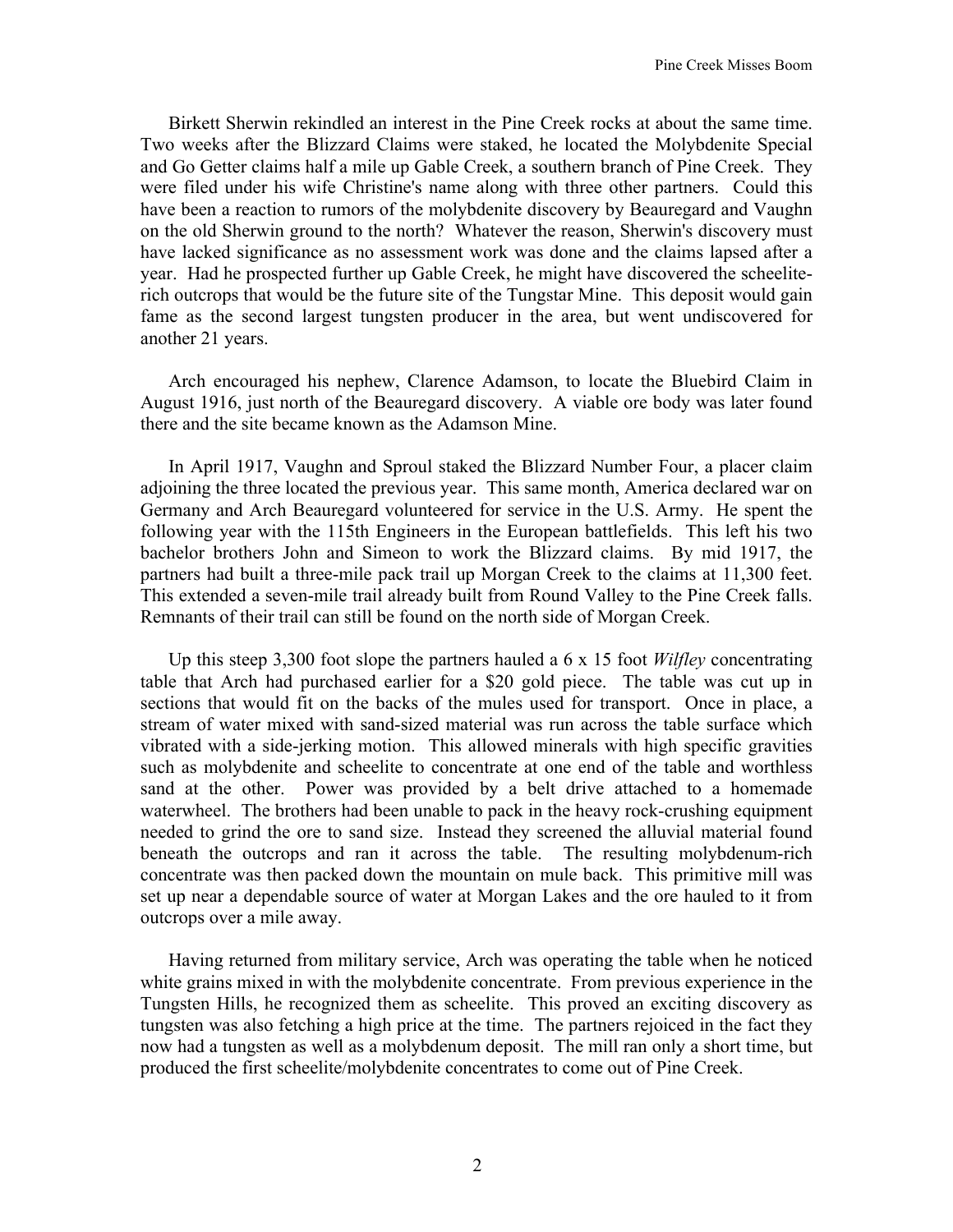The Beauregards soon realized that they did not have the financial means available to develop the Pine Creek deposit on a large enough scale to make it profitable. They searched for financial backing and found it through Cooper Shapely, superintendent at the successful Round Valley Tungsten Mine. This operation was located in the Tungsten Hills, nine miles east and 6,000 feet lower in elevation than the Beauregard find. Thus it was not susceptible to the deep snows and harsh weather conditions of the Blizzard claims. Even so they apparently convinced Shapely to visit the property sometime in 1917. Impressed by the mineralized outcrops, he began a relationship with the claims that lasted nearly eighteen years. Shapely found the deposit to be "naturally developed." Mineralization occurred in near-vertical tabular bodies, exposed for almost a mile parallel to the steep ridge front. Gullies eroded into the ridge had exposed the ore, revealing thicknesses up to 150 feet. Shapely reported the prospect to "contain streaks of nearly pure scheelite" with assays of up to  $3\%$  WO<sub>3</sub>. These were very encouraging numbers as the Tungsten Hills mines were only averaging only  $0.5\%$  WO<sub>3</sub>.

Shapely was shrewd enough to realize that the deposit had the potential for an ore body larger than all the Tungsten Hills deposits combined. Exploiting it on a large scale would be difficult as the site was high and remote. To obtain the capital required he promoted the prospect to outside interests. He found a backer in Southern California by the name of Fred Close, whose word reportedly "opened money chests freely." Close sent mining engineer E.R. McIntyre of the firm McIntyre and Carpenter to examine the property. Meanwhile Shapely stated optimistically to the Inyo Register, "The outlook is that the thing is a go." In the same article the Inyo Register stated, "Many hundred thousand tons of unmined wealth are up there among the snows, and indications are that active steps for cashing some of it will speedily begin." McIntyre must have made a favorable report because the money did start to flow.

In January 1918 the Inyo Register reported a deal had been made between Shapely and the original claimants for opening up their locations on the side of Mt. Morgan. The Pine Creek Tungsten Company was organized, with Shapely as president.

Additional claims were located at nearby Morgan Lakes, the site for a proposed mill and camp. During the winter of 1918, Shapely announced that once material was on site and snow conditions permitted, a 300 ton-per-day mill would be built within 90 days. A bold statement for so formidable a task considering the terrain to be surmounted. Shapely, an experienced mining man with several successes under his belt, was not to be deterred. He knew time was of the essence as the currently phenomenal tungsten prices would probably not last forever and the construction season at 11,000 feet very short. Luckily, the winter of 1917-18 was a light one and Sierra snows melted off earlier than normal. It worked to his advantage.

When the snow line started retreating up the mountain in the spring of 1918, things began to happen. Frank Campbell was contracted to build a road up Pine Creek, replacing the first seven miles of trail. An operation of such magnitude would also require more dependable electrical power than local streams could provide. The Southern Sierras Power Company, a subsidiary of the Nevada-California Electric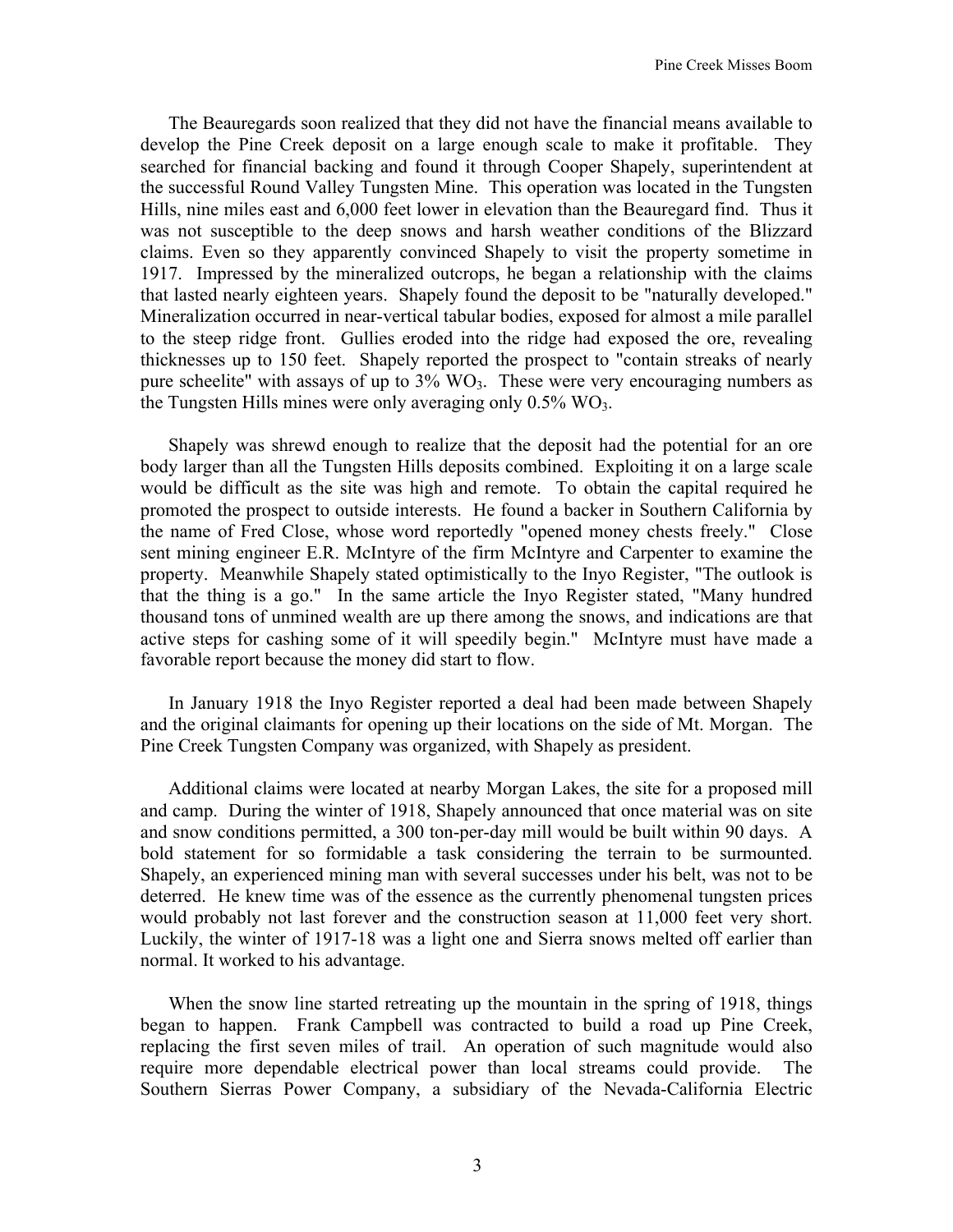Corporation, had built a system of hydroelectric plants on Bishop Creek. They were contracted to bring a 12-mile long powerline to the property from the end of its existing line at the Round Valley Mine. W.H. Leffingwell, who had replaced Birkett Sherwin as Deputy Mineral Surveyor for Inyo County, was handling the design and construction phases of the project. The line would have to climb 6,000 vertical feet and need special requirements due to the ruggedness of the terrain and extreme weather conditions. Wire was to be quarter-inch twisted steel cable instead of the usual copper. This would help the line withstand the fierce winds, sleet, and snow loads at the 11,000 foot level. By mid May a large number of men were reported employed in preliminary work and excavation for the millsite was underway. Meanwhile Shapely was off acquiring two 150 ton-perday ball mills and other milling machinery needed to crush and extract minerals from the unusually hard tactite host rock.

During this period of activity a mysterious figure appeared on the scene. In mid 1918, the Los Angeles Times reported a connection between a Russian, known only as K. Jouvraleff, and the Pine Creek prospect. He was from Petrograd, (Leningrad), Russia and reportedly engaged in the manufacture of ferrotungsten alloys in Baltimore, Maryland. After a trip to view the property, he reportedly financed the Pine Creek Tungsten Company with letters of credit for \$2 million. Jouvraleff contracted for 1,500 tons of scheelite concentrates to be produced once the mill was running. At this point Jouvraleff disappeared, never to be heard from again. Whether or not he got any concentrates from the operation remains a mystery. If he did they may have aided in the production of arms to fuel the Russian Revolution. Meanwhile Shapely announced a partnership with S.F. and James Seager, along with Close. E.L. Haff was made superintendent of the operation with Alvin B. Carpenter in charge of mill construction. It was also announced that the Beauregard brothers, Vaughn, and Sproul were being bought out for \$125,000. Later events in the Owens Valley were to deny them full payment of this amount.

The developers soon realized that a wagon road would be needed to transport the many tons of mining machinery and other equipment needed at the mine site. A route following the trail up Morgan Creek was decided against due to the ruggedness of the terrain. The engineers looked for an alternative and found it in the Rock Creek drainage on the north side of the mountain. Though more gradual, this route was longer, making for a fifty mile trip to the mine from Laws, a stop near Bishop on the Carson and Colorado Railroad. The heavy equipment was hauled into the Owens Valley via this rail line which served many of the transportation needs of the area. The route to the mine utilized the Sherwin's road north of Round Valley, branched off near Swall Meadows and went up Sand Canyon. From there it dropped over into Rock Creek near Rock Creek Lake.

Due to the steepness of the Sand Canyon route (24% grade) it was used only a short time. The road was then rerouted up Rock Creek canyon from Tom's Place. Cabins built at Rock Creek Lake, Mosquito Flats, and Heart Lake were used as way stations along the route. The road was extremely rough and any trip over it was hard on equipment and workers. Even so it was touted to be one of the most scenic tours found in that part of the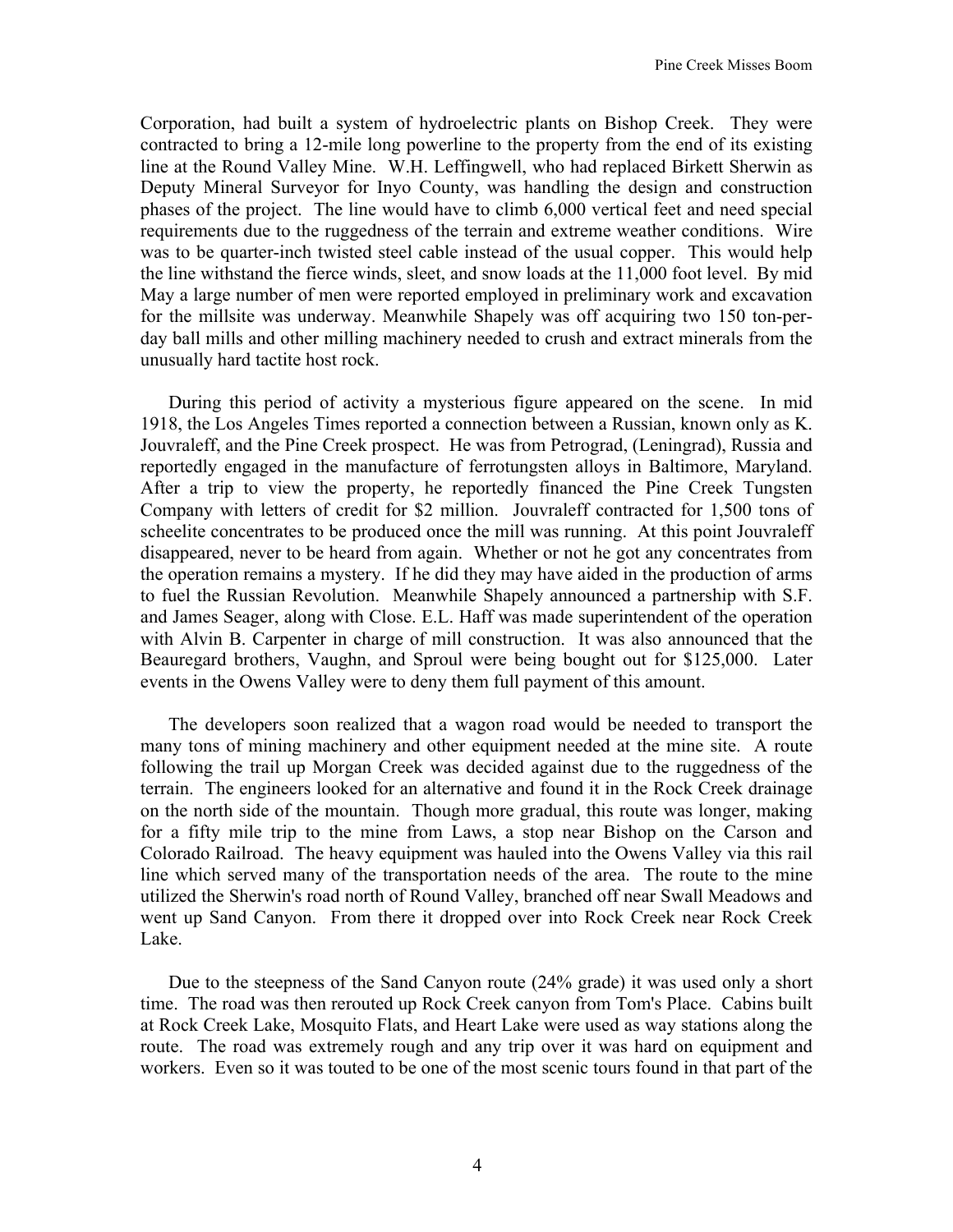Sierra. (The existing hiking trail which goes from the Rock Creek trailhead into upper Little Lakes Valley and Morgan Pass follows this old road.)

By the fall of 1918 one hundred men were engaged in mill and road construction at a hurried pace to beat the coming winter snows. Initially axmen were employed to hew mill and mine timbers from the pine forest surrounding Morgan Lakes. When the powerline was completed in October, they were replaced by an electric-powered sawmill, packed in on mules. Miners started driving a tunnel, intended to undercut the scheelitebearing rock and provide ore for the future mill. This tunneling blocked out 200,000 tons of ore, averaging  $1.34\%$  WO<sub>3</sub>. Later named the South Ore Body, this mass of mineralized rock proved to be the second largest in the mine, producing ore through the end World War II. A glory hole mining method was to be used to extract the ore. Using this method, the ore between tunnel levels was blasted and dropped down by gravity to a haulage level where it was removed from the mine. A glory hole formed when the surface started to collapse into the under-ground voids left from mining.1s

With completion of the Rock Creek wagon road, milling machinery could be transported to the minesite, but financing difficulties delayed millsite preparation until August. Once started the mill was completed seventy-five days after the initial excavations. The original plan was to keep the Rock Creek route open all winter to transport the anticipated two to three tons of heavy scheelite concentrates produced daily by the mill. Plans were also made to keep the Pine Creek pack trail open to supply the operation throughout the winter.

The 300 ton-per-day mill went into operation in early December, 1918. A 2,200 ft. three-rail gravity tramway brought the ore from the mine portal down to the mill in small skips. Water came to the millsite via a 2,000 ft. pipeline from a dam built on one of the Morgan Lakes. In the mill a jaw crusher and ball mill ground the ore into sand-size grains. These were mixed with water and run across a system of five concentrating tables, similar in design to the original used by the Beauregards. The tabled concentrates were dried and bagged for shipment and the waste or "tailings" impounded behind a dam built below the mill. Ore bins, a warehouse, and bunkhouses were built near Morgan Lakes and "everything done to lend to the comfort of the employees during the coming winter". Shapely had achieved his goal, four months behind schedule, but still a crowning achievement considering the circumstances. Everything was in place to produce tungsten concentrates and to pay back the estimated half-million dollars spent to get the operation on its feet. At 11,300 ft. it was estimated to be the highest working mine property in California.

In late 1918 the future looked bright for the Pine Creek Tungsten Company, but events on two other continents were to shake the very foundations of the operation. The ending of World War I and importation of cheaper Chinese concentrates had the same effect on Pine Creek as it had on the Tungsten Hills mines. Prices immediately began to plummet to as low as \$12 per unit with no buyers in sight. No tungsten mine could afford to stay operating long under such economic conditions. Shapely was forced to close the Round Valley Mine in February 1919. The Pine Creek operation came to a